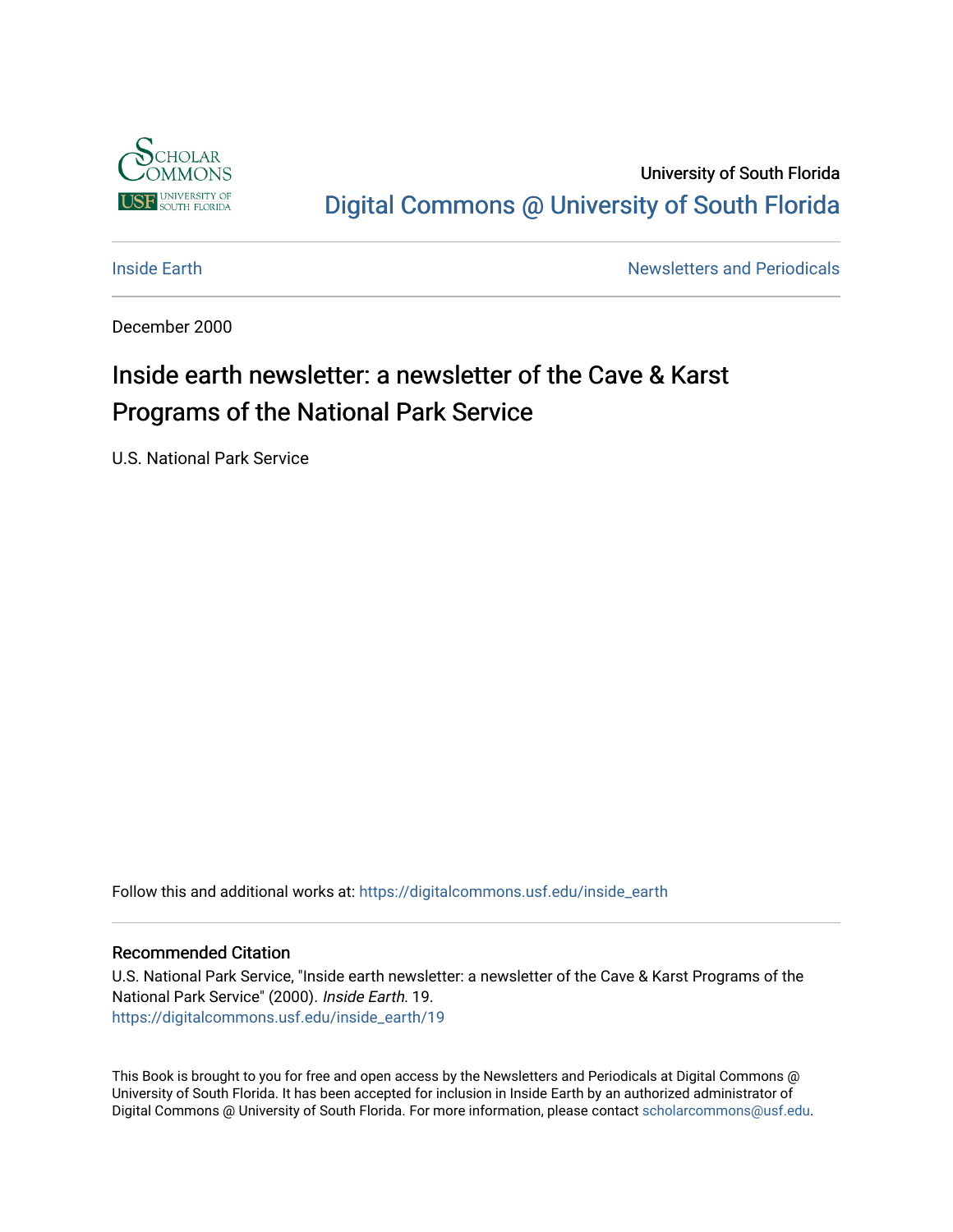

# **A NEWSLETTER OF THE NATIONAL PARK SERVICE CAVE & KARST PROGRAMS**

### *Edited by Dale L. Pate*

#### **TABLE OF CONTENTS**

| <b>National Cave &amp; Karst Research Institute</b>         |   |  |  |
|-------------------------------------------------------------|---|--|--|
| <b>Park Updates</b>                                         |   |  |  |
| <b>Carlsbad Cavern</b>                                      | 2 |  |  |
| <b>Craters of the Moon</b>                                  | 3 |  |  |
| <b>Wind Cave</b>                                            | 4 |  |  |
| <b>Contributors</b>                                         | 4 |  |  |
| <b>Website Address:</b>                                     |   |  |  |
| http://www2.nature.nps.gov/grd/geology/caves/newsletter.htm |   |  |  |

**Webmaster:** Jim F. Wood: jim\_f.\_wood@nps.gov

## **NATIONAL CAVE AND KARST RESEARCH INSTITUTE--STATUS AND PLANS**

### *by Zelda Chapman Bailey*

The National Cave and Karst Research Institute (the Institute) was established by act of Congress in 1998 within the National Park Service. The Act stipulated that the Institute will be located in the vicinity of Carlsbad Caverns National Park in New Mexico (but not inside Park boundaries), and that the Institute cannot spend Federal funds without a match of private funds. The main purposes of the Institute are to further the science of speleology, to encourage and provide public education in the field, and to develop and promote environmentally sound cave and karst resource management practices.

An Interim Director for the Institute, Zelda Chapman Bailey, reported in July 2000 for a two-year period to define the purview and scope of operation, design an organizational structure, form partnerships, find funding sources, find a physical facility, and define specific research needs and priorities. She has been a hydrogeologist with U.S. Geological Survey for 23 years, specializing in groundwater flow modeling, and has worked in Indiana, Tennessee, Puerto Rico, Colorado, and Wyoming. The last decade of her career has been spent in management of a wide range of technical programs.

#### **Mission and Goals**

The mission provides a framework for the Institute to achieve its defined goals and to guide development of an appropriate scope of activities in the National interest:

# Vol. 3, No. 3 Winter 2000-2001

*The National Cave and Karst Research Institute furthers the science of speleology by facilitating research, enhancing public education, and promoting environmentally sound cave and karst management.*

The goals (purposes) of the Institute are clearly and simply stated in the text of the 1998 Act. Following are expanded statements of goals that provide a broader view of the operational intent of the Institute:

- Further the science of speleology through coordination and facilitation of research.
- Provide a point-of-contact for dealing with cave and karst issues by providing analysis and synthesis of speleological information and serving as a repository of information.
- Foster partnerships and cooperation in cave and karst research, education, and management programs.
- Promote and conduct cave and karst educational programs.
- Promote national and international cooperation in protecting the environment for the benefit of caves and karst landforms and systems.
- Develop and promote environmentally sound and sustainable cave and karst management practices, and provide information for applying these practices.

The Institute will pass through several phases before it becomes a recognized presence in the research community with the ability to sponsor a wide range of activities. The *Interim phase* is anticipated to span about three years (August 1999 to August 2002). This phase began when a Steering Committee convened to articulate expectations for the Institute and to draft specifications for recruiting an Interim Director, and will end when the Interim Director completes the initializing tasks.

The *Gearing Up phase* is likely to take one additional year (2003), and will consist of staff recruitment, move into a building (possibly a temporary facility), initial operational setup, and the transition from the Interim Director to the Director. If funding became available, then research grants could be distributed during this phase and the real work of the Institute could begin.

The *Basic Institute phase* will take another one to two years (2004-05) while the experience of the staff and the capacity

*Inside Earth – Winter2000-2001* 1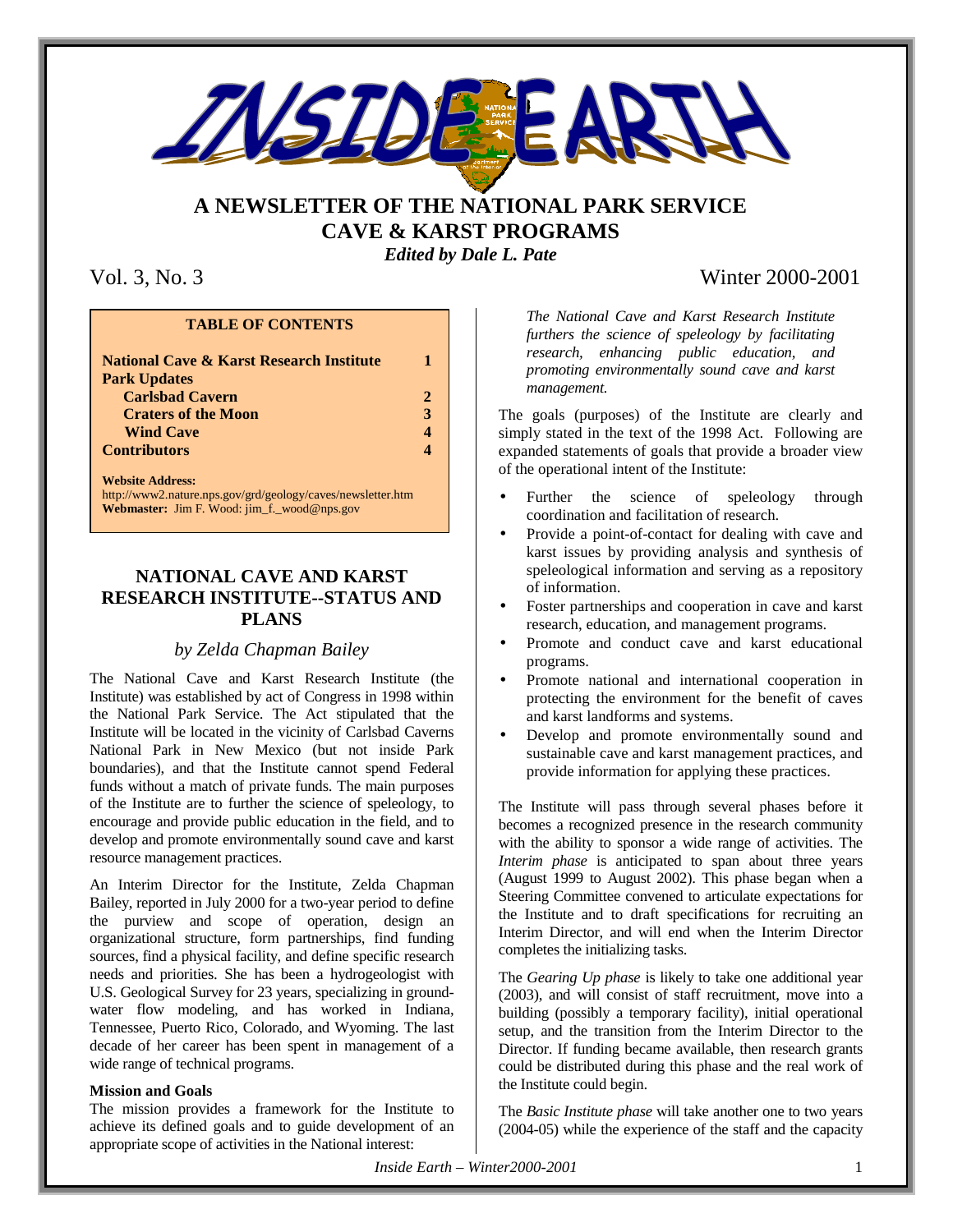of the Institute gradually increase, and financial resources for full operation are accumulated. If a building is constructed, it may be completed during this phase. A grant process would be operational, and results of research supported by the earliest grants may become available.

The *Fully Operational phase* should be attained by 2006, when the Institute becomes a significant and recognized resource in cave and karst research, education, and support of cave and karst management.

#### **Plans, Activities, and Current Status--Interim Phase**

*Define the purview and scope of operation:* Discussions will be held with future users to help determine the most appropriate priority activities of the Institute. The question of the Institute being only a granting organization or, additionally, having an in-house research staff, will be explored. The relation of the Institute to other institutes and organizations will be defined in conjunction with those groups. A Working Group has been formed to assist the Interim Director in developing the operating plan for the Institute. The Group is comprised of representatives from National Park Service, U.S. Geological Survey (USGS), Bureau of Land Management (BLM), Fish and Wildlife Service (FWS), and U.S. Forest Service (USFS). Additionally, each person in the Group has responsibility to represent and communicate with non-Federal constituency groups.

*Design an organizational structure:* Business models of other research institutions will be studied for ideas and to determine the most appropriate model for this Institute to adopt. It is envisioned that the initial Institute will be a staff of six or seven people that, in addition to the Director, might include a Scientist Coordinator, Education Coordinator, Computer/GIS, two administrative or support positions, and a Librarian if the library collection is significant. Some operational support, such as contracting and other administrative duties, may need to be supported out of other NPS units for a time. A voluntary Science Advisory Board is likely to be part of the organization that will assist in defining research priorities and with a grant review and ranking process. Additionally, a volunteer Strategic Advisory Board may be formed to advise the Director of the Institute on the priority activities to focus on each year.

*Form partnerships:* A concerted effort is being made by the Interim Director to meet with a wide variety of groups. An important partnership is being negotiated with New Mexico Tech as a research and education partner. The Interim Director also is making International contacts in order to lay a foundation for the International collaboration in cave and karst research and information exchange. A partnership agreement has been signed between the Institute and New Mexico State University, which has a campus in Carlsbad, for a small amount of office space and administrative support during the interim and gearing up phases. Several NPS agreements, although not specific to the Institute, are available for use by the Institute.

*Funding sources:* Private or State/local government funds must match Federal funds. The focus on funding at this time is for building construction. The source(s) of funding for basic Institute operations and for research and educational activities have not yet been clearly identified.

*Find a physical facility:* The Institute has the option of renting space (or to accept existing space as an in-kind contribution) or constructing a building. The City of Carlsbad and New Mexico Tech are collaborating to request building funds from the New Mexico legislature. If successful, the physical facility for the Institute will include office, laboratory, library, and computer space.

*Assess specific research needs and priorities*: The Institute can provide a national scope and overarching goals to cave and karst research. These needs will be compiled and prioritized through discussions with a wide variety of interest groups, scientists, and resource managers. Ideas for research priorities are being accumulated through informal and formal, focused discussions with scientists and resource managers in individual and group discussions. The February 2001 USGS Karst Interest Group Workshop constitutes one of the opportunities to discuss research needs and add to the growing priority list, and focus groups could be convened at professional meetings as a special session, such as at AGU or GSA.

# **PARK UPDATES**

### **CARLSBAD CAVERNS NATIONAL PARK** *by Dale Pate*

DRAFT CARLSBAD CAVERN PROTECTION PLAN & EA - This plan and Environmental Assessment to help protect Carlsbad Cavern is nearing completion. While there is no firm date for release of this draft document to the public, several key components were recently completed. We will make announcements when this document is available.

LECHUGUILLA CAVE CULVERT REPLACEMENT PROJECT - This project also nears completion. The new stainless steel culvert is in place and the construction of an airlock on top of the culvert is in progress.

RECENT LOSSES - It is with great sadness that we must report the recent deaths of the following cavers who have worked in the park as volunteers or researchers. In September, **Joe Ivy** was killed in a caving accident in Texas. Joe had been part of the resurvey effort in Carlsbad Cavern as well as the recent survey of Lake Cave. In December, **Kiym Cunningham**, a researcher involved with a number of projects in Lechuguilla Cave died from a two-year battle with cancer. Also in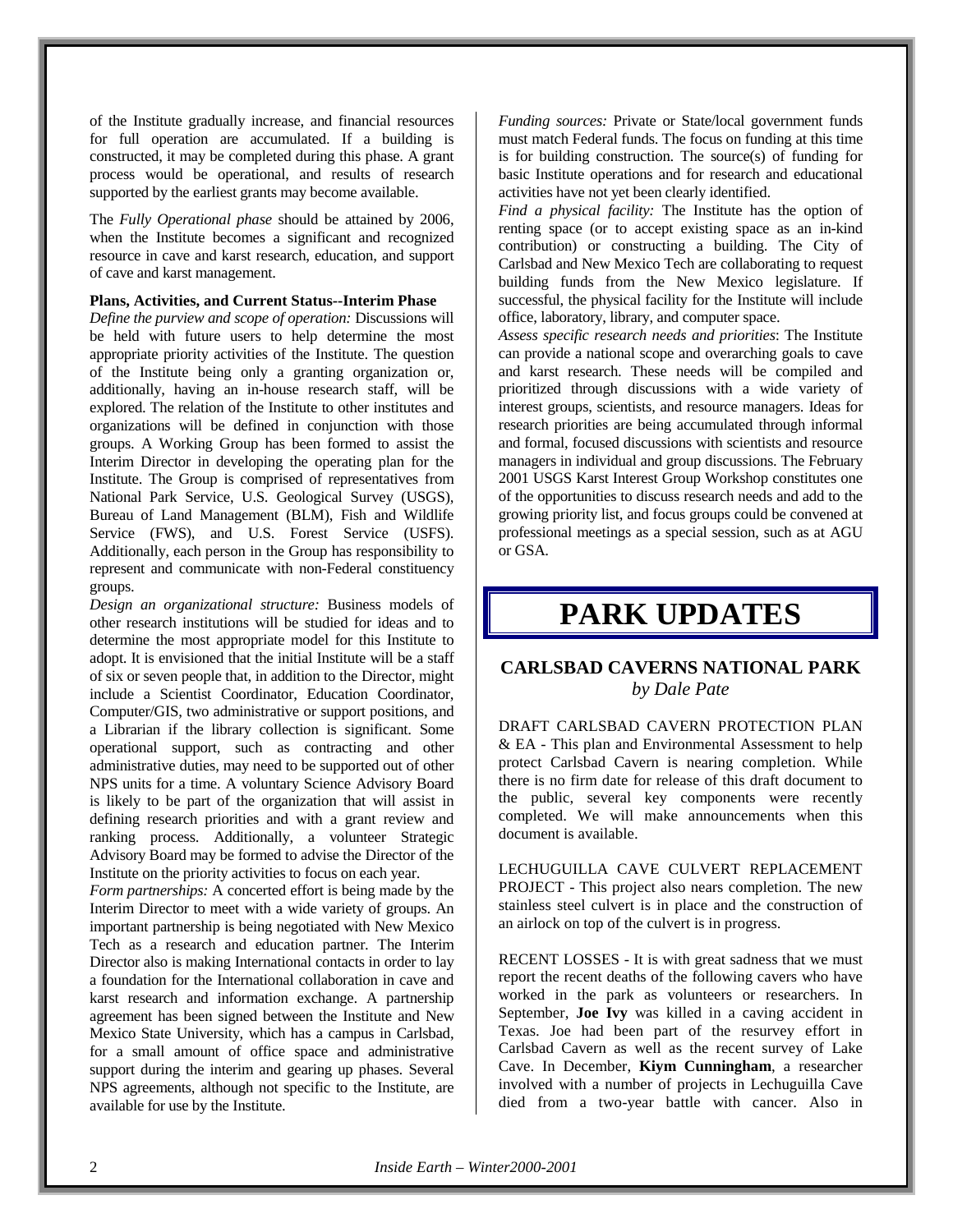December, **Pat Copeland** was killed in a car accident in Texas. Pat spent many hours restoring a number of different areas in Carlsbad Cavern. We will miss their enthusiasm, dedication and friendship.

LINT CAMP - On October 1-7, 21 volunteers led by Pat Jablonsky removed approximately 25 pounds of lint from various portions of Carlsbad Cavern. This dedicated group donated 535. 5 hours to rid Carlsbad Cavern of this unsightly and damaging material. Thanks to all who participated. Your efforts are appreciated.

**Lint Camp Crew**



**TOP ROW (3rd row at back and standing)** Ron Schumann, Richard Geissler, Dan Shultz, Clarence Williams, Mike Hanson, Walt Kaminski, Greg Hanson, Roger Laird, and Bonnie Curnock.

**SECOND ROW (sitting):** Linda Schumann, Stephanie Geissler, Frank Stickler, Kerrylea and Larry O'Brien, Marti Ebersman.

**FRONT ROW (standing):** Bill Stickler, Steve Petruniak, Pat Jablonsky, Tem Hornaday, David Owens, Eric Dutton and mascot, Clyde. (Photo © Clarence Williams)

## **CRATERS OF THE MOON NATIONAL MONUMENT** *by John K. Apel*

The summer of 2000 proved to be a productive one for the cave management program at Craters of the Moon National Monument. With funding provided by the NPS Geologic Resource Division's (GRD) Geologist-in-the-Park program, the monument selected Jody Brandrup as a Resource Assistant through the Student Conservation Association. Jody's continued the cave inventory program begun the year before. This year's activities included additional field Global Positioning System (GPS) mapping of known or recently discovered cave locations and expanding the cave inventory database structure to include more detailed data fields on biological, geological and cultural resources within individual caves. The fieldwork completed GPS mapping of 29 previously known caves and an additional 50 caves not previously known.



Jody Brandrup (Geologist In Parks/Student Conservation Association) works on the cave inventory for the park. (NPS Photo)

The Boise based Gem State Grotto of the National Speleological Society (NSS) returned in September to remove a twenty-year-old culvert type gate in Arco Tunnel. Grotto members were instrumental in the design and construction of a new bat gate, which was installed in 1999 as a replacement for the culvert gate.



Gem State Grotto members work to remove an old gate from Arco<br>Tunnel (NPS Photo) (NPS Photo)

Concerns about the stability of loose ceiling rock within several heavily visited caves prompted site inspections by Phil Cloues, a geologist with the NPS GRD and Joel Despain, Cave Management Specialist at Sequoia King Canyons National Park. While these recommendations were being reviewed and evaluated several of the caves have been closed to public entry.

A significant event effecting cave resources, was the recent addition of 661,287 acres to the monument by Presidential Proclamation on November 8, 2000. The new monument will be jointly administered by the NPS and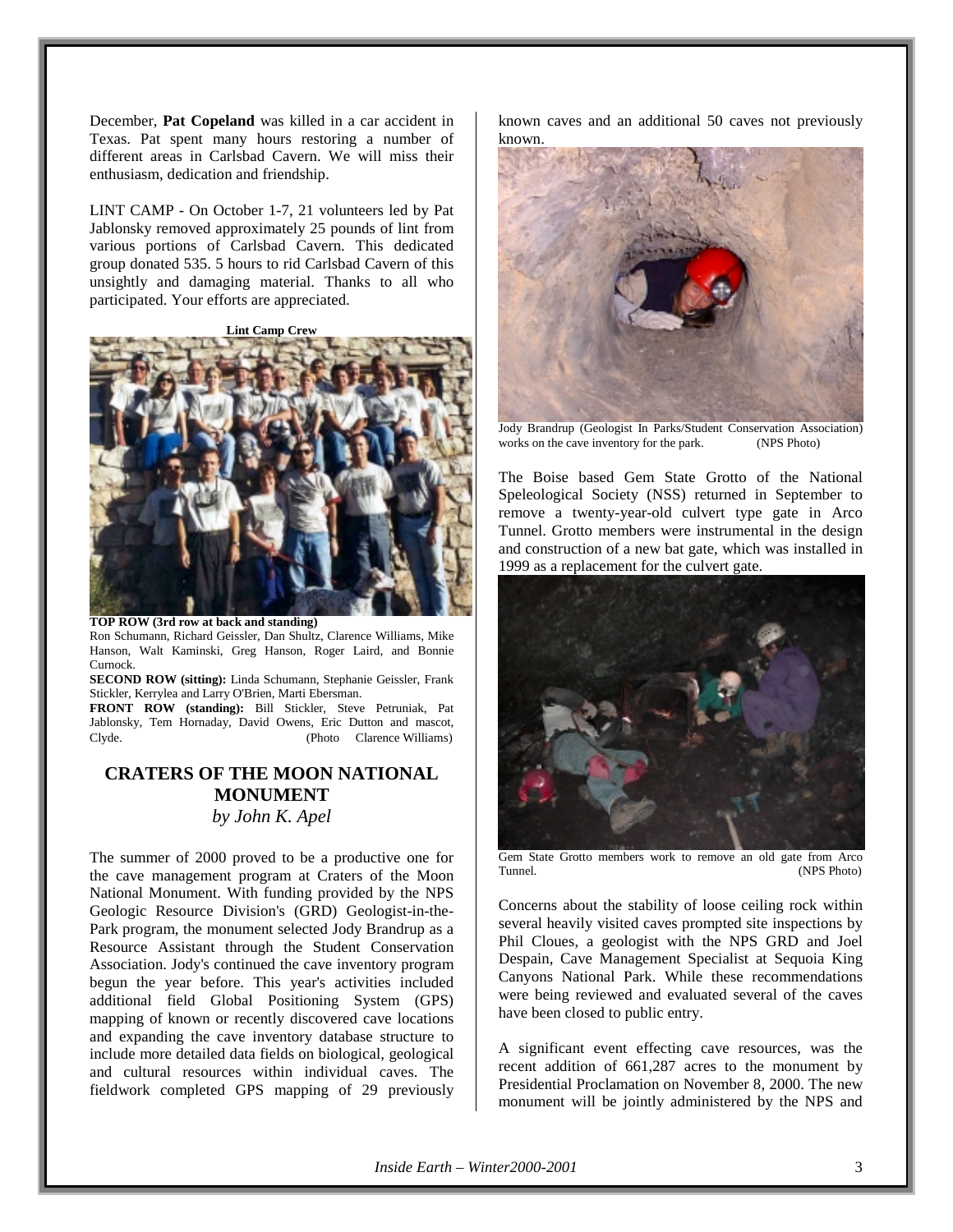BLM, with the NPS having the primary management authority for 463,952 acres of the monument. The new area of the monument contains numerous caves but much of the area is very remote and roadless and has not been extensively surveyed for caves.

### **WIND CAVE NATIONAL PARK** *by Rod Horrocks*

Matt Reece recently joined our cave management staff as a seasonal cave management technician. Matt had previously volunteered as the Jewel Cave Intern for Mike Wiles in 1997 and he is currently working on his Masters thesis in Karst Geomorphology.

Matt has now completed a new customized database for our cave inventory data. He has also nearly completed entering the entire backlogged cave inventory data into this user-friendly database. This database will be compatible with ESRI's ArcView software and will become part of our cave GIS program.

We have started weekly cave restoration projects in Wind Cave along the Natural Entrance Tour Route. Thus far, sixty, five-gallon buckets of asphalt, wood, or trail construction debris have been removed from the cave in the vicinity of the Model Room.

The perched lake that sumped the route to the Lakes and the deep point in the cave has dropped seven tenths of a foot during October. This is the largest drop in the lake since its started forming in 1996.

A feral cat was recently found on the Garden of Eden Tour Route in Wind Cave. The cat entered the cave through the 10" diameter natural entrance and traveled about 2,100 feet from the natural entrance while climbing 390 steps along its path. It was trapped in W.C.T.U Hall using tuna fish and a Havahart live trap.

On November 3, ABC World News Tonight with Peter Jennings did a 2½-minute story on the ongoing survey and exploration program at Wind Cave. Since the last issue of Inside Earth, the surveyed length of Wind Cave has been increased by 2.39 miles, raising it to 93.7 miles, thus maintaining its position as seventh longest cave in the world. This brings the total survey and inventory for 2000 to just under seven miles.

# **CONTRIBUTORS**

John Apel

Chief of Resources Management Craters of the Moon National Monument P.O. Box 29 Arco, Idaho 83213-0029 Phone (208) 527-3257, ext. 501 FAX (208) 527-3073 Email: john apel@nps.gov

Zelda Chapman Bailey National Park Service 7333 West Jefferson Ave. P.O. Box 25287 Denver, Colorado 80225 Phone: 303/969-2082 Email: zelda\_bailey@nps.gov

Rod Horrocks Wind Cave National Park R.R.1, Box 190 Hot Springs, South Dakota 57747-9430 Phone: 605/745-1158 Email: rod\_horrocks@nps.gov

Dale Pate Carlsbad Caverns National Park 3225 National Parks Highway Carlsbad, New Mexico 88220 Phone: 505/785-2232, ext. 368 Email: dale\_pate@nps.gov